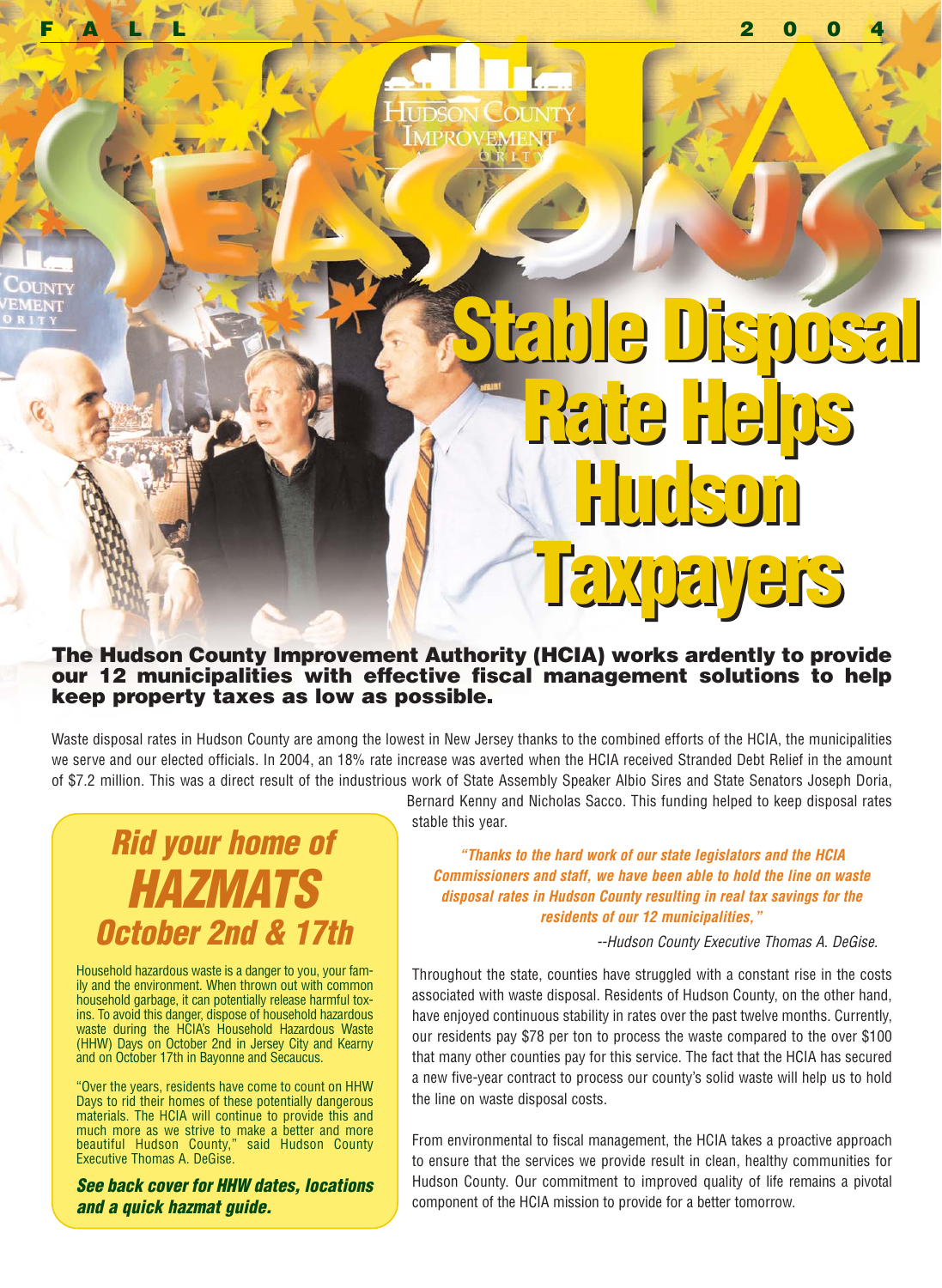

**"Fighting for Hudson Taxpayers" Hudson County Executive Thomas A. DeGise**

Hudson County's state legislators did a terrific job this year by delivering special state funds that helped the HCIA keep the waste disposal rate frozen at \$78 a ton. This action helped every town in the county hold the line on property taxes. This is an excellent example of how different levels of government work together effectively to benefit the people we all serve.



#### **"Learning is Fundamental" HCIA Chairman John L. Shinnick**

"Learning is fundamental," and the HCIA works hard to provide Hudson County communities with innovative programs that promote environmental education. Our Earth Day celebration at Liberty State Park served as a great opportunity to bring Hudson County communities together to learn more about the environment. From workshops covering topics like recycling and bicycle safety, to creative activities like sand art and face painting, participants of all ages were able to take advantage of this HCIA program.



**"Creating Jobs and New Business Development" HCIA Executive Director Norman M. Guerra** 

"One of our agency's most important initiatives is to support new state legislation that would expand the HCIA's ability to attract new business investment and create good jobs for Hudson County towns and people."

**On August 5, Norman Guerra was named President of the Improvement Authority Association of New Jersey.**

## **Hudson Transportation Hudson Transportation Management Association Management AssociationStride and Ride: Family Safety Fun Fest**



"Safety matters" was the key message that residents left with from Stride and Ride: Family Safety Fun Fest hosted by the Hudson County Transportation Management Association (TMA) on July 17, 2004. The event included a myriad of activities for all participants that encouraged learning to ensure safe fun while riding a bicycle or enjoying a good walk or run.

Held in Braddock Park in North Bergen, Stride and Ride showcased learning booths, face painting and balloon art, as well as basketball hoops, a moonwalk for children, bicycle races and a raffle. In addition, the Hudson County Sheriff,s Department offered free child identification kits for parents to keep in case of an emergency situation such as child abduction. The Amber Alert Wireless Program was also on hand providing its valuable service as complement to the efforts of the Sheriff,s Department.

"The Amber Alert Wireless Program sends an immediate electronic alert to law enforcement officials throughout the country to aid in the recovery of lost children. In situations such as child abduction, time can play a key role. Amber Alert Wireless is proud to have the opportunity to work with Hudson County for the protection of its youngest residents," said Kai Patterson, director of Amber Alert Wireless Program at Stride and Ride, where he briefed parents on how to become involved with the program.

**The event drew residents from throughout Hudson County.**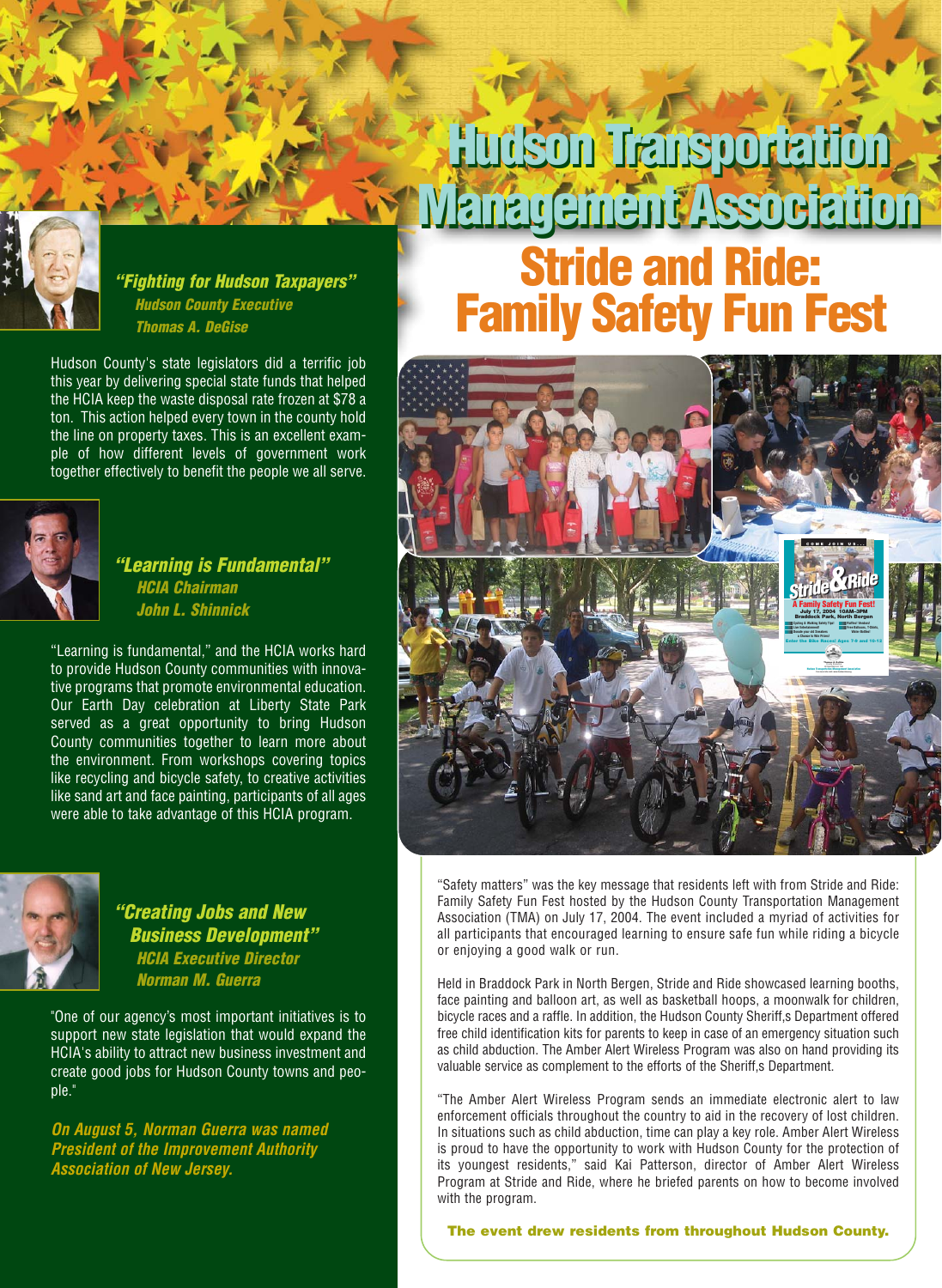# **Earth Day 2004 Celebrated a spectacular Farth Day 2004 Celebration on April 24 at**

The HCIA celebrated a spectacular Earth Day 2004 Celebration on April 24 at Liberty State Park in Jersey City. The annual celebration drew hundreds of participants from throughout Hudson County looking to commemorate the day in a fun-filled, family environment.

A sunny, breezy morning welcomed participants to the HCIA Earth Day Celebration. Athletes from throughout New York and New Jersey were off to a running start at the 5K Run and Fitness Walk. For our young athletes, the Kids Fun Run gave children an opportunity to enjoy healthy exercise running along a smaller course designed just for them. All participants were awarded free t-shirts for their participation and children were awarded medals. In addition, adult competitors had an opportunity to win prizes that included gift certificates and medals.

This year, exhibitors including the Liberty Science Center, the Passaic Valley Sewerage Commission, Amber Alert Wireless Program, the American Red Cross and many other agencies, showcased learning booths that encouraged healthy living and a healthy environment. Interactive stage shows featured magicians, musicians, strolling court jesters, jugglers, stilt walkers and other great entertainers.

#### **Kids Kingdom**, a

recent addition to our celebration, featured inflatable rides such as the moonwalk, ball bounce and slide, craft booths for face painting and sand art, a kite making station and contests.

"This year's theme, '**Let's Make Everyday Earth Day**' is especially important for the communities of Hudson County because they are all so densely populated. It is imperative that each resident make a commitment to living earth-friendly so that waste flow is kept under control," said HCIA Chairman John L. Shinnick. Learn more about the environment by contacting our Environmental Programs Division at 1-800-540-0987.



**Contest**

On November 15, 2004 residents and businesses throughout the United States will celebrate America Recycles Day. The celebration, launched in 1997, was devised to encourage participants to recycle, to reduce waste, to buy recycled products and to become advocates for recycling initiatives.

The HCIA, in celebration of America Recycles 2004, will host the 3rd Annual Crayon Recycling Contest for students in Hudson County public, private and parochial schools. To date, our youngsters have collected an impressive 3,500 pounds of old, broken crayons that have been recycled into brand new 'crazy-colored' crayons.

According to the United States Environmental

Protection Agency, recycling trends continue to experience positive growth as municipalities across the country implement programs that foster environmental stewardship.

"The steps that our county school children have taken through the Crayon Recycling Contest demonstrate the impact that even little measures, such as collecting a few stray crayons from around the house, can have on our environment," said HCIA Executive Director Norman Guerra.

The 3rd Annual Crayon Recycling Contest will run from America Recycles Day, November 15th, through December 17th. For more information, contact the HCIA Environmental Hotline at 1-800-540-0987.